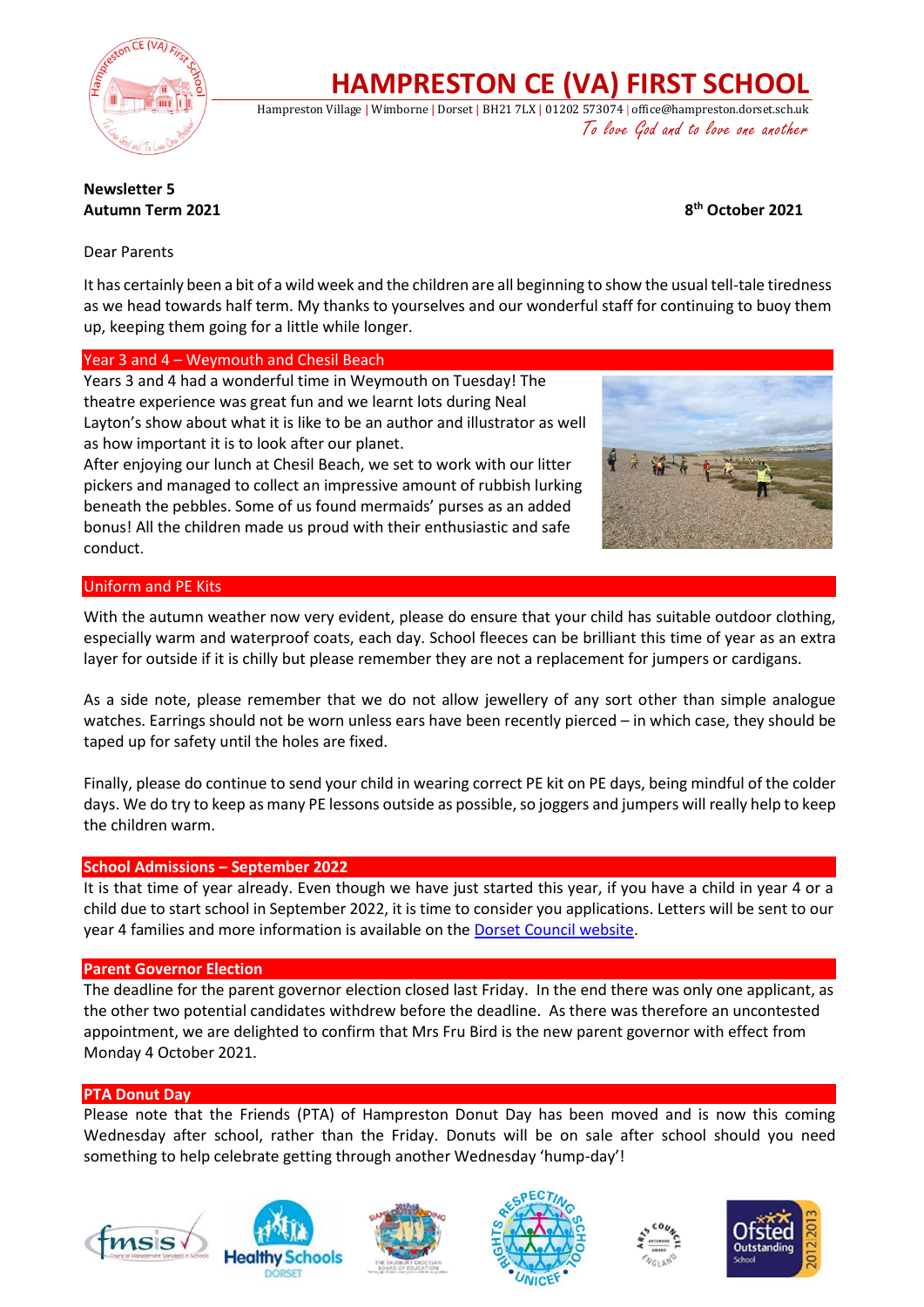#### COVID reminders

Coronavirus continues to be a part of our lives and we would like to ask that parents continue to be vigilant for the common symptoms of COVID 19 – a new, persistent cough, loss or change in taste or smell, a high temperature. Please follow local and national guidelines on suspected cases of COVID, seeking testing as needed, notifying the school of any suspected or positive cases.

Since August this year, schools no longer hold responsibility for tracking close contacts and should a parent or child test positive, NHS Test and Trace will contact you directly to determine any close contacts. Should they need input from the school they will contact us. Similarly, should school need to communicate with parents for any reason, this will be communicated to us. Current guidance for primary schools does not require children to self-isolate unless otherwise asked to do so by NHS Test and Trace. Families with children at middle, upper or secondary schools may see different approaches as there are different rules for secondary-aged pupils.

As for Hampreston, we will continue to support you through this COVID journey we are on. We continue to promote good ventilation, regular cleaning and effective hygiene in school. As ever, we appreciate your support and understanding as we navigate the changing rules around coronavirus.

Yours sincerely,

**Mr. T. Williams Headteacher**

To Love God and to Love one another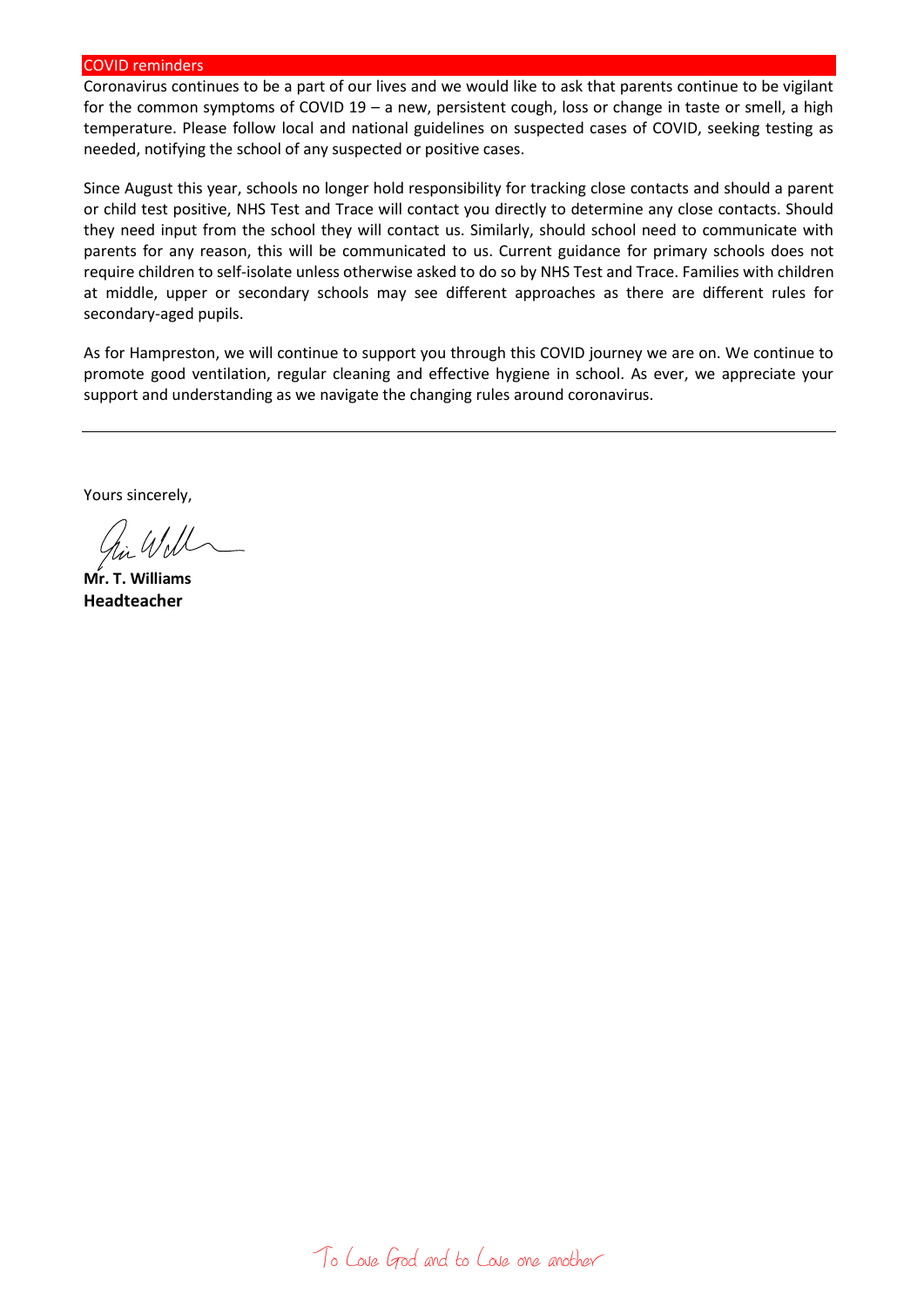## **This Week:**

To help support you at home and to spark conversations about learning, here is what the children have been covering this week.

|                               | <b>English</b>                                                                                                                                                                                                                                                                                                                                                                                                                                                                                                                                       | <b>Mathematics</b>                                                                                                                                                                                                                                                                                                                                                                                                              |
|-------------------------------|------------------------------------------------------------------------------------------------------------------------------------------------------------------------------------------------------------------------------------------------------------------------------------------------------------------------------------------------------------------------------------------------------------------------------------------------------------------------------------------------------------------------------------------------------|---------------------------------------------------------------------------------------------------------------------------------------------------------------------------------------------------------------------------------------------------------------------------------------------------------------------------------------------------------------------------------------------------------------------------------|
| Reception                     | This week in Reception class, we have been learning all<br>about scarecrows and based our work on the story The<br>Scarecrow's Hat. We read the story together, sequenced<br>the events in order from the start to the finish and retold<br>the story too!<br>The children made scarecrows both in miniature and real-<br>life sizes and did many other activities about scarecrows<br>too.<br>In phonics we learnt the sounds; i, n, m and d this week.                                                                                             | In maths, we learnt the numbers to 5 and practised<br>reading, writing and counting with them in a variety of<br>contexts including practically with objects and pictorially.<br>We also did some sequencing work using harvest pictures<br>as well.                                                                                                                                                                            |
| $\blacktriangleright$<br>Year | In literacy this week, we have been studying Gorilla by<br>Anthony Browne. Through discussion, the children offered<br>some very mature ideas about the thoughts and feelings of<br>the characters in the book. They wrote their own story<br>inspired by Gorilla; the children started by making a<br>storyboard, which became a helpful prompt for writing the<br>story. In phonics, we began our phase 5 learning. This<br>meant that the children learnt some brand new digraphs,<br>including ay (play), ou (cloud), oy (annoy) and ea (beach). | In maths this week, the children impressed me by recalling<br>their number bonds to 10 with much more confidence. We<br>have been exploring different ways of partitioning<br>numbers (e.g. we partitioned 7 into 4 and 3). The children<br>used physical resources to help them understand the idea<br>of partitioning a number and some children enjoyed<br>challenging themselves by splitting a number into three<br>parts! |
| $\sim$<br>Year                | This week in English we have been reading The Tin Forest<br>and looking at how the old man's dreams come true. The<br>children have used some excellent adjectives to describe<br>what they could see, hear and feel in the forest.                                                                                                                                                                                                                                                                                                                  | In Maths we have been learning how to count in 3s and<br>have started our new unit, addition and subtraction. The<br>children have been learning about fact families and loved<br>playing our 'find your family' game.                                                                                                                                                                                                          |
| ო<br>Year                     | Year 3 have been inspired by their visit to see Neal Layton<br>at the theatre and have retold the story of The Tree from<br>the point of view of one of the animals whose home was<br>nearly destroyed. They have proofread and edited their<br>own writing for accurate sentence punctuation. The<br>grammar focus was on when to use 'a' instead of 'an' and<br>we have revised all the ways of spelling the 'ay' sound in<br>words.                                                                                                               | In maths, we have practised subtracting ones from a 3-<br>digit number using the exchange method. There is a short<br>tutorial for any parents who would like to see it on<br>Seesaw. We have worked hard on our 3 times tables and<br>are now ready to start the 4s.                                                                                                                                                           |
| Year 4                        | It has been a fantastic week in Year 4. We started the week<br>by writing persuasive letters trying to convince Mr<br>Williams that, although we missed school because we<br>went to the Stone Age, we still were able to learn lots<br>about how people lived and share this with him. We have<br>also created some beautiful persuasive artwork based on<br>the story of 'The Tree' by Neal Layton who we saw in<br>Weymouth.                                                                                                                      | In maths we have been learning how to round to the<br>nearest 1,000 and have used our fantastic rounding<br>knowledge to solve mathematical reasoning problems. We<br>have also started to use number lines to help us to count<br>in steps of 25 and use this knowledge to solve problems.                                                                                                                                     |